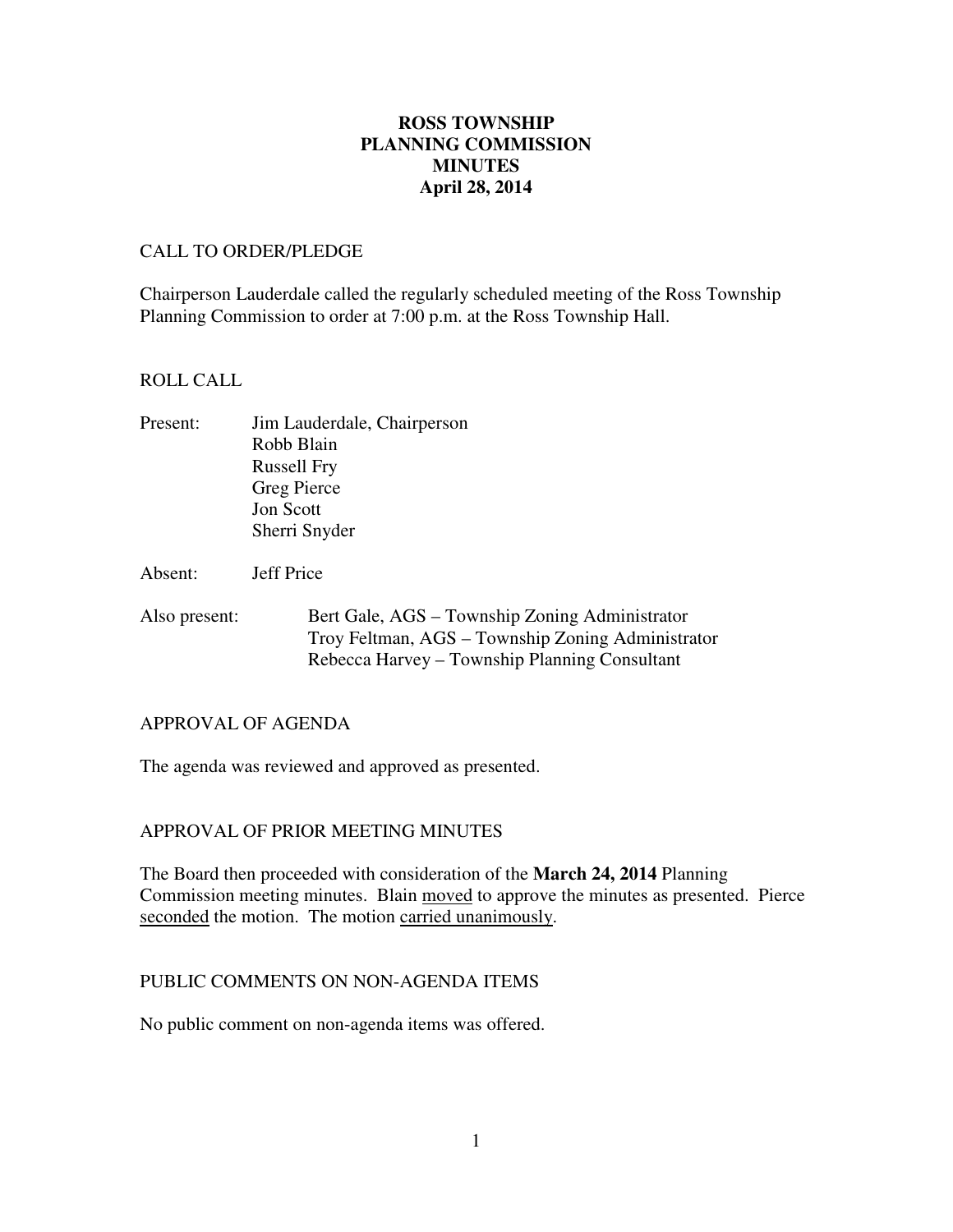# NEW BUSINESS

 1. 2013 Planning Commission Annual Report 2014 Planning Commission Work Plan

 The Board accepted the 2013 Annual Report and 2014 Work Plan (as revised per the March 24, 2014 Board discussion) and approved the submission of same to the Township Board.

# UNFINISHED BUSINESS

1. Recreation Plan

 Scott stated that the Township Board recently approved the formation of a Parks Committee. He noted that he will serve as the Chair of the Committee and that the Township is moving forward with the appointment of Committee members.

 Scott further noted that the next meeting of GLAT is scheduled for the following morning and that they are beginning to look for volunteers to help move the program forward. He added that he will begin working with Kristie (Richland Township) in learning how to prepare grant applications to the State (for the physical development of bike paths) and local foundations (organizational elements).

 In response to Board questions, Scott explained that it is envisioned that the Parks Committee will begin to take on parks-related issues within the next year . . . and then move into a formal 'parks board' organization.

 Pierce questioned the availability of NCT funding opportunities. Scott noted that the North Country Trail has not been the focus of GLAT, but that the Plan does recognize the opportunities for connection and route extensions within the Township.

 Feltman stated that Delhi Township has been very successful in grant writing and recreation planning and would serve as a good resource for the Township.

2. Zoning Ordinance Reorganization

 The Board proceeded with a review of the final draft of the proposed Zoning Ordinance amendments. It was noted that the draft text had been revised pursuant to the Board's review discussion in March.

 The Board noted acceptance of the proposed 'Introduction/User Guide', the revised 'wind energy systems' text, and Section 17: waterfront-related provisions. It was further noted that a public hearing on the proposed Ordinance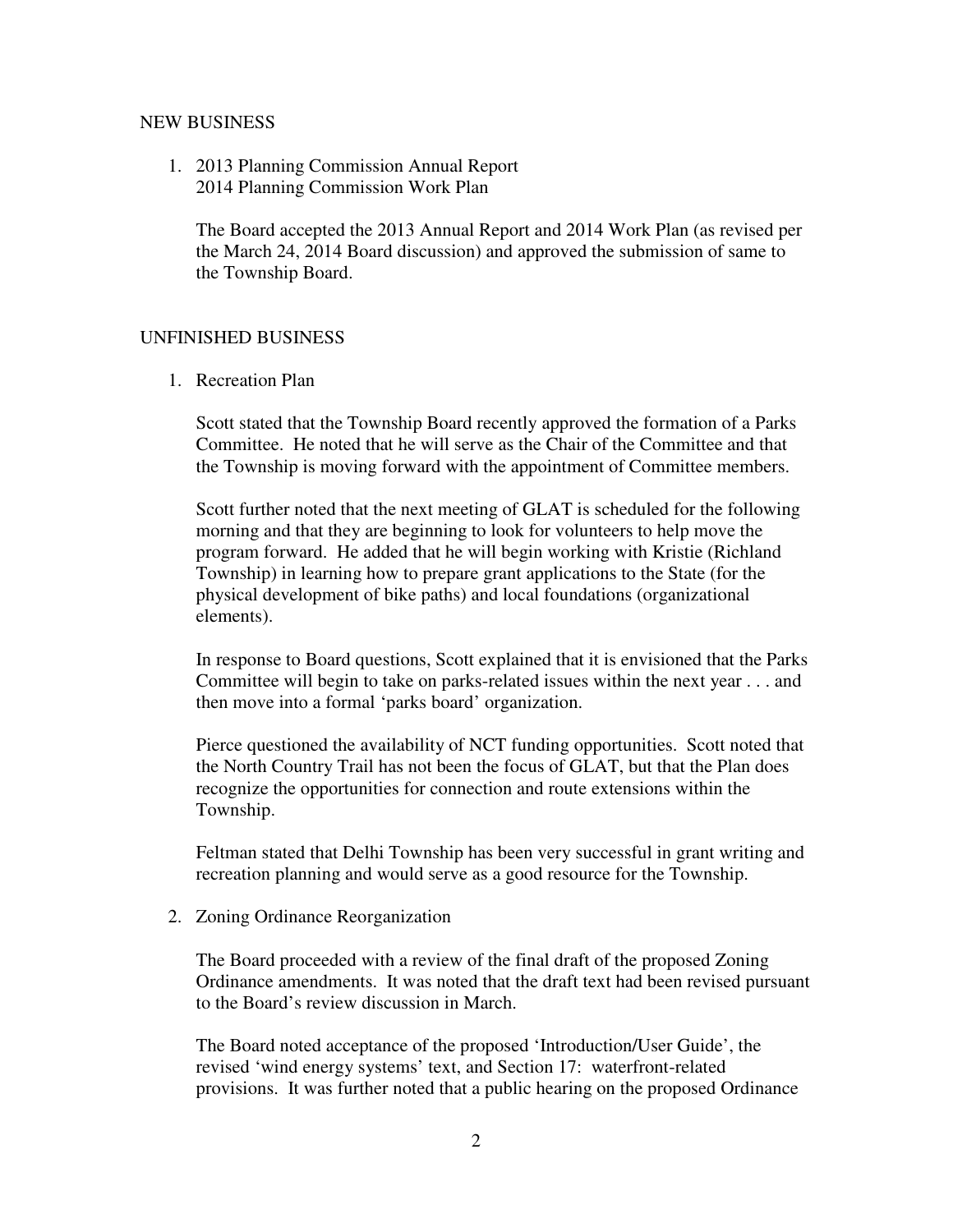amendments is scheduled for the May 19, 2014 meeting. Chairperson Lauderdale stated that he would advise Attorney Rolfe of the Board's acceptance of the proposed text and confirm noticing for the public hearing.

3. Accessory Uses or Buildings/Structures

 Chairperson Lauderdale referenced proposed text (Draft #2) provided by Harvey. Harvey provided a review of the draft provisions.

 Board discussion ensued wherein it was noted that the draft text provides for the regulation of accessory buildings/structures consistent with the Board's discussion/direction in March. It was determined that the draft text would be revised to reflect the new numbering system advanced in the Reorganized/Reformatted Zoning Ordinance and submitted for final Board review in May.

4. Guest Houses

 Chairperson Lauderdale referenced the Board's discussion in March wherein it was determined that a provision for 'guest houses' in the Zoning Ordinance was desired. Harvey referenced sample text provided for Board review.

 Lengthy Board discussion ensued. The following was noted: 'guest houses' should be defined; a 'guest house' should be required to be on a site with a principal building; all dimensional standards (ie. setbacks, etc.) should apply to a 'guest house'; and, 'guest houses' should be a special land use within the residential district.

 Harvey was directed to revise the draft text pursuant to Board discussion for review in May.

# REPORT FROM TOWNSHIP BOARD

 Scott advised that Supervisor Bither's resignation will be effective June, 2014. He noted that the Township Board is in the process of addressing an appointment for the position.

 He added that roads remain a primary concern for the Township as they continue to discuss matters of roadway quality and funding.

# REPORT FROM ZONING BOARD OF APPEALS

 Chairperson Lauderdale stated that the Zoning Board of Appeals did not meet in April but that the May 7, 2014 meeting will be held to consider a variance request for the expansion of a nonconforming building.